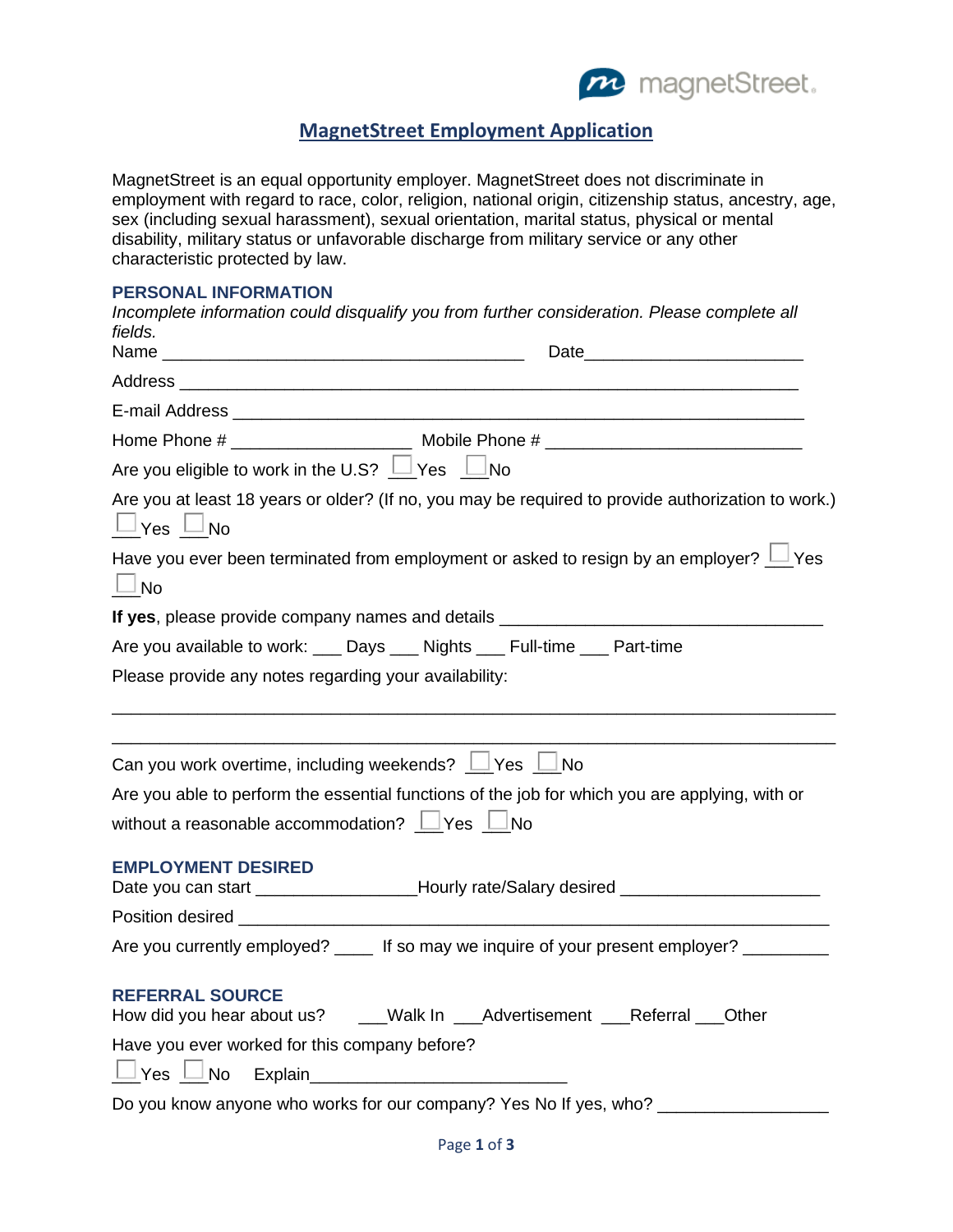

| <b>EDUCATION</b>                               | Name and location of school | <b>Degree</b><br><b>Received</b> | <b>Subjects</b><br>studied/Major |
|------------------------------------------------|-----------------------------|----------------------------------|----------------------------------|
| High School                                    |                             |                                  |                                  |
| College or University                          |                             |                                  |                                  |
| Trade, Business or<br>Correspondence<br>School |                             |                                  |                                  |

**EMPLOYMENT HISTORY** Include your last seven (5) years of employment history, including periods of unemployment, starting with the most recent and working backwards in time. Attach additional sheet if needed. *Incomplete information could disqualify you from further consideration.*

| 1. Employer              | Dates of Employment |  |  |
|--------------------------|---------------------|--|--|
| <b>Address</b>           |                     |  |  |
| Phone (<br>$\mathcal{E}$ | Manager's Name      |  |  |
| <b>Title/Duties</b>      |                     |  |  |
| Reason for Leaving       |                     |  |  |
| 2. Employer              | Dates of Employment |  |  |
| <b>Address</b>           |                     |  |  |
| Phone (<br>$\mathcal{E}$ | Manager's Name      |  |  |
| <b>Title/Duties</b>      |                     |  |  |
| Reason for Leaving       |                     |  |  |
| 3. Employer              | Dates of Employment |  |  |
| <b>Address</b>           |                     |  |  |
| Phone (<br>)             | Manager's Name      |  |  |
| <b>Title/Duties</b>      |                     |  |  |
| Reason for Leaving       |                     |  |  |